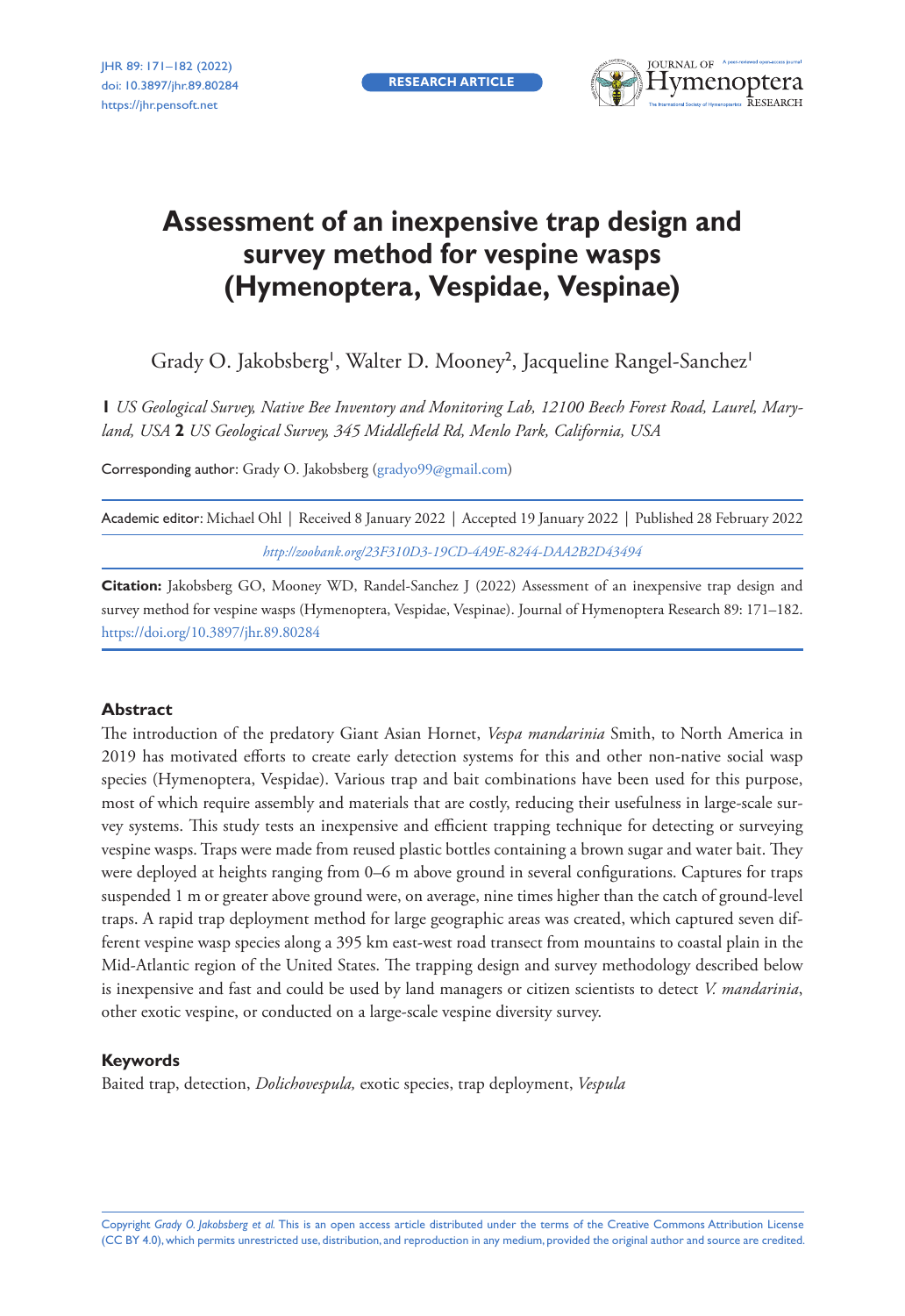#### **Introduction**

Over the last several decades, there has been increased concern over the spread of exotic insect species due to international container shipping (Hulme 2009; Meurisse et al. 2019). Such species threaten native plant and insect communities both ecologically and economically. Vespid wasps are of particular concern because of the threat they pose to native pollinators. Until the appearance of *Vespa mandarinia* in the Pacific Northwest, there were no large-scale surveys for vespid species detection.

Fear over exotic wasp species introduction into North America spiked in 2019 with the arrival of the Giant Asian hornet. *V. mandarinia* is the largest bodied of any vespid (Hymenoptera, Vespidae) and is known for its ability to eradicate a bee colony in a matter of hours (Stankus 2020). Additionally, *V. mandarinia* can repeatedly deliver painful stings to humans which have caused extreme allergic reactions, resulting in 30–50 deaths per year in Japan (Stankus 2020). Models by Alaniz et al. (2020) predict damages between \$12 and \$102 million for bee-dependent products alone if *V. mandarinia* were to spread across the United States. Several established nests were found and eradicated in the Pacific Northwest, but other unverified sightings in the region have led many scientists and public officials to call for greater detection efforts (Stankus 2020; Animal and Plant Inspection Service 2021). There is a need for an inexpensive and reliable trap design that can be used for the coordinated detection of *V. mandarinia*  over a large geographic range.

*V. mandarinia* has never been detected on the east coast of the United States, but other vespine species occupy the area and provide a proxy for testing *V. mandarinia*  trapping methods. The most efficient way to detect vespine wasps related to *V. mandarinia* is through lethal trapping (Tripodi and Hardin 2020). Traps for vespine wasps often consist of a plastic bottle (usually a 1.5 L soda bottle or a gallon jug) filled with a liquid bait and hung from a tree branch (Dvorak 2007; Tripodi and Hardin 2020). Whether these traps are as effective when left on the ground is evaluated in this study.

Sugar-based foods are known to be effective bait for trapping some vespine species (Dvorak and Landolt 2006; Demichelis 2014; Tripodi and Hardin 2020). It is common for traps to contain a syrup or sugar mixture often with vinegar and fruit added, but a simple mix of dark brown sugar and water has proven effective if given enough time to ferment (Wegner and Jordan 2005; PDA 2020). Dark sugar bait was recommended by the Washington State Department of Agriculture in response to the first *V. mandarinia* detection (Tripodi and Hardin 2020).

In this study, a basic bottle trap with dark brown sugar bait was tested in the Mid-Atlantic region of the United States as an inexpensive and efficient method that could be used by seasonal technicians or citizen scientists to detect *V. mandarinia* or to survey other social wasp species that are attracted to fermented sugar baits. The bottle trap was tested at different heights, from ground level to 6 meters, and in different settings using a deployment method along roads in the region. Seven vespine species were detected from the genera *Vespula*, *Dolichovespula*, and *Vespa*.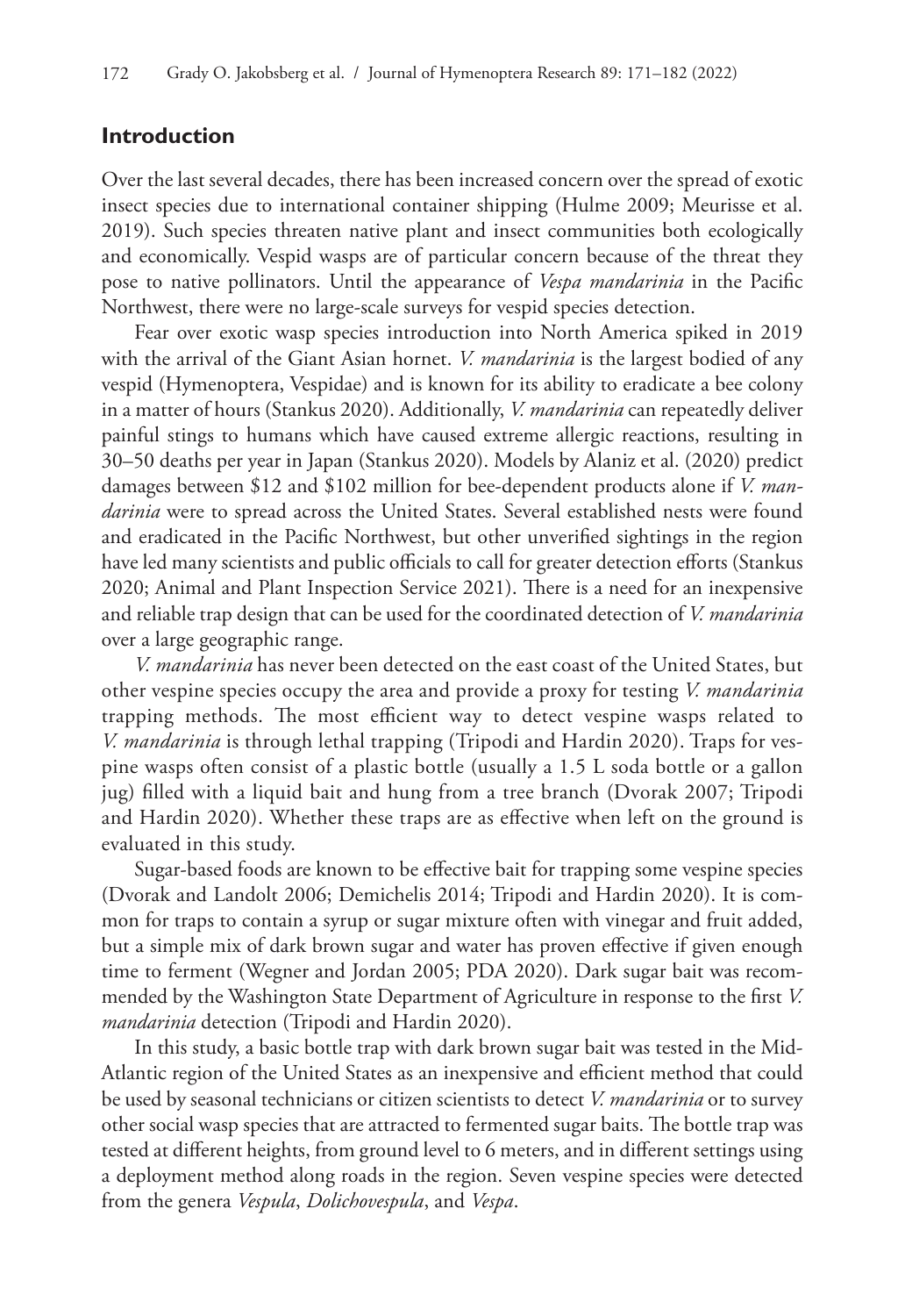# **Methods**

Three experiments were run with identical bottle traps and sugar bait: 1) A hanging/ ground experiment with paired and unpaired trials to compare the success of suspended and standing traps; 2) an elevated trap test that compared trap success at five heights from 0 to 6 m, and 3) a 395 km long transect, with traps deployed across multiple ecoregions.

# Bottle trap design

The traps were made from recycled water or soda bottles, ranging from 0.47 to 1 L. The bottles were retrieved from recycling facilities and rinsed before use. Each trap was baited with a sugar-water mixture of the ratio of 0.47 L of dark brown sugar to 3.8 L of water. The bottles were filled halfway, to allow enough space for a large catch. For hanging traps, a string was knotted around the neck of the bottle and the trap was hung off the ground. Ground traps were placed on the ground. Over 2–4 weeks, the sugar mixture fermented, attracting wasps, hornets, and yellowjackets, which crawl through the bottle opening and are unable to navigate back out. Some by-catch of other insects occurred but was not quantified. By-catch primarily included ants, moths, and flies, with fewer than 10 individual bees trapped across all experiments. Bottles placed on the ground appeared to attract more by-catch than those that were hung. Bottle screw caps were retained for ease in transporting traps after collection. For a diagram and instructional video on trap construction, see Suppl. material 2: Fig. S1 and [https://www.](https://www.youtube.com/watch?v=AonF4bqs04k) [youtube.com/watch?v=AonF4bqs04k.](https://www.youtube.com/watch?v=AonF4bqs04k)

# Survey area

This study was conducted in the Mid-Atlantic portion of the United States, primarily in the state of Maryland. The first two experiments were conducted at the United States Geological Survey's (USGS) Native Bee Inventory and Monitoring Lab (BIML) located on the United States Fish and Wildlife Service's Patuxent Research Refuge (Laurel, Maryland, USA). Some traps were also placed in the surrounding community of Laurel, Maryland. The east-west road transect was performed on a route that started in Pennsylvania near the Maryland border (39°45'06"N, 79°23'29"W), traversed west to east, and ended in New Castle, Delaware near the Delaware River (39°39'35"N, 75°33'50W), staying between the latitudes of 39.5°N and 39.8°N (Fig. 1). The total route was approximately 395 km long and primarily used two-lane country roads that ran parallel to larger highways.

# Hanging/ground trap experiment

Two tests were conducted to compare the yield of traps placed on the ground versus hanging traps 1.25–1.5 m above the ground. Both a paired and unpaired trap test was conducted. The paired trap test examined vespine preference when both trap heights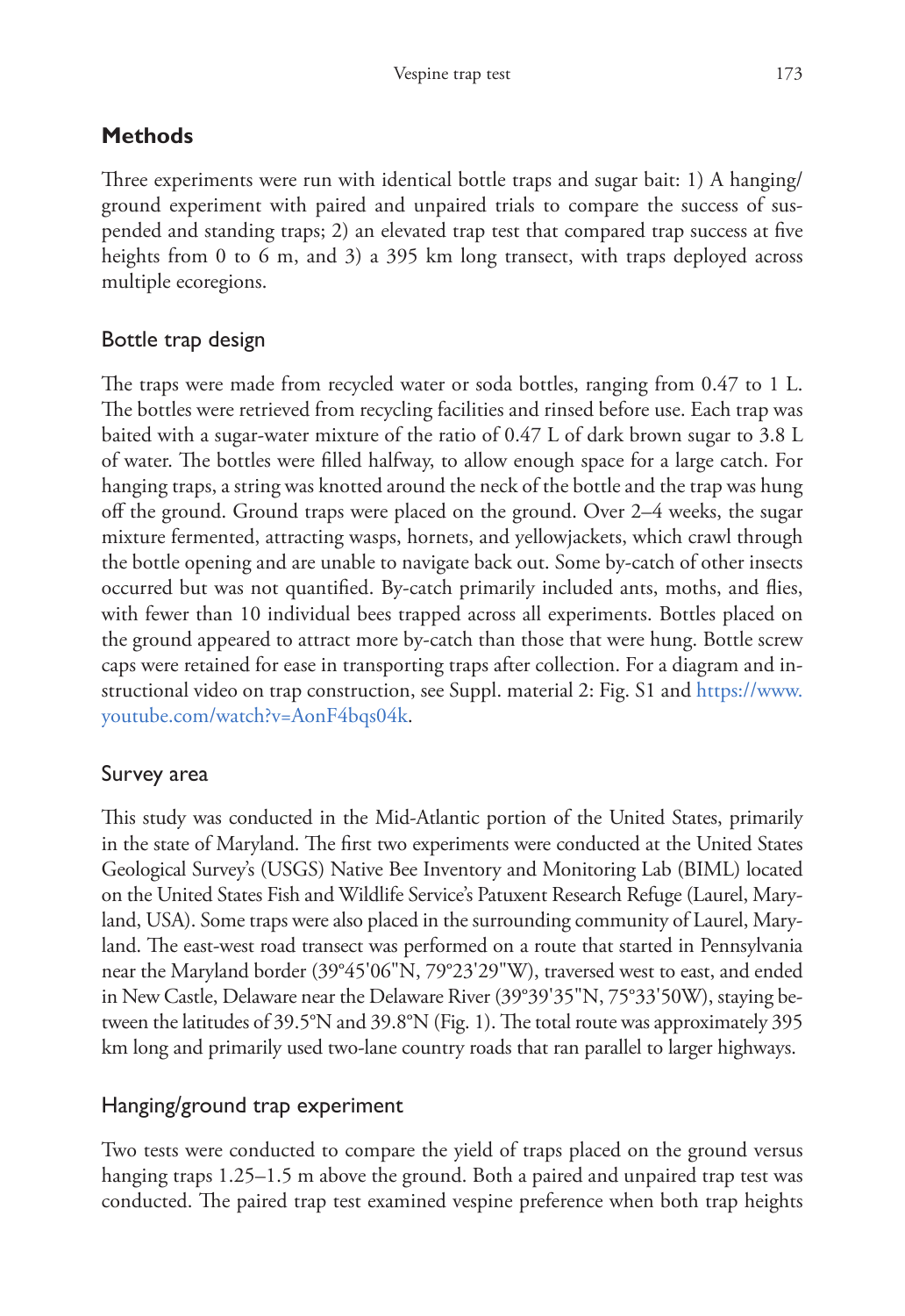

Figure 1. Trap locations and route of the east-west road transect. Trap locations (white dots) and route (black line) with state boundaries and level 3 ecoregions of the Environmental Protection Agency (Comeleo 2010).

are simultaneously present. The unpaired trap test shows differences in vespine attraction to traps at each height.

The paired trap test placed hanging and ground traps together, with ground traps directly under the hanging traps. Fifteen trap pairs were placed around Laurel, Maryland, primarily in the Patuxent Wildlife Refuge around the BIML. The same bottle type was used for each pair. They were left in place for three weeks between July  $10<sup>th</sup>$ and August  $16<sup>th</sup>$  of 2021.

The unpaired trap test placed 15 hanging and 15 ground traps at least 10 meters apart. The test was conducted in the area around the Native Bee Inventory and Monitoring Lab and the traps remained in place for three weeks, from August  $2<sup>nd</sup>$  to August  $23<sup>rd</sup>$ .

### Elevated trap experiment

To test the catch yield of traps at different heights, 10 lines of paracord were hung around the BIML grounds, half of which were in open fields and the other half in a deciduous forest that was approximately 70 years old. Traps were tied to each line at heights of 6 m, 3 m, 1.5 m, .6 m, and ground level. The traps were left for 3-week periods between August 17<sup>th</sup> and September 21<sup>st</sup>.

### 395 km east-west road transect

During the trap deployment, the Gaia GPS app was used to track the distance from the start of the route. The surveyor stopped every five kilometers, or the closest possible pull-off point thereof, to deploy a trap. At each survey point, a waypoint was taken on the Gaia GPS app and the current location was saved in a folder on the Google Maps app. Each waypoint/location was named after the trap number, which was written on the trap before it was placed. Ground traps were placed in a sheltered area, (e.g., higher vegetation or at the base of signs, guardrails, or telephone poles). A marking flag was placed closer to the road so the ground traps would be easier to find during collection. Hanging traps were placed 1–1.5 m off the ground, usually on telephone poles or tree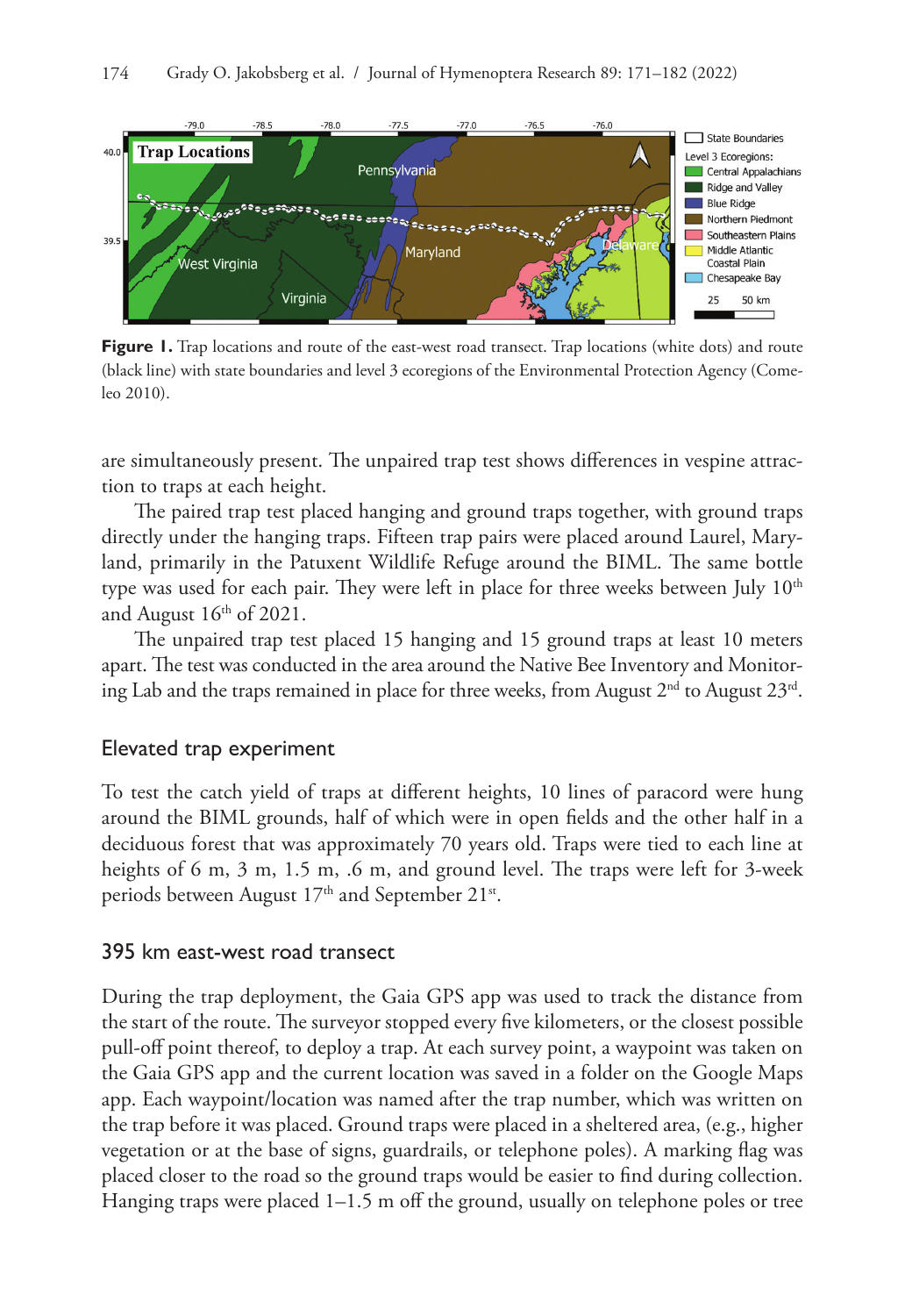branches. For each trap, the surveyor recorded the trap number, distance from the start of the route, steps from the marking flag (for ground traps), and any additional notes for locating the trap.

The ground traps were deployed July  $21<sup>st</sup>$  and  $22<sup>nd</sup>$  and collected 21 days later on August  $11<sup>th</sup>$  and  $12<sup>th</sup>$ . The hanging traps were deployed in the same locations as the ground traps on August 19<sup>th</sup> and 20<sup>th</sup> and collected 21 days later, on September 9<sup>th</sup> and  $10<sup>th</sup>$ . The locations saved on Google Maps were used to navigate from one trap to the next, with the surveyor spending no more than five minutes looking for the trap. During trap collection, the state of the trap was recorded as in-place, disturbed, or lost. Traps were capped and brought back to the USGS Native Bee Inventory and Monitoring Lab, Laurel MD for processing.

### Sample processing

Trap catch was processed identically for all experiments. The catch of each trap was emptied into a mesh sieve and rinsed before being transferred to a wide, white tray filled with a few centimeters of water. Each species was counted and discarded. Uncertain identifications were retained for identification at the Native Bee Inventory and Monitoring Lab.

### Data analysis

Non-parametric statistics were used for comparisons of trap results as the data weren't normally distributed. To compare the hanging/ground trap yields for statistically significant differences, non-parametric tests of two sample medians were conducted. A Mann-Whitney U test was performed to evaluate any statistical difference between two unpaired samples and a Wilcoxon test was performed to evaluate any statistical difference between two paired samples. For the hanging and ground trap comparison of the east-west road transect, paired traps included only trap locations with a usable hanging and ground trap result (thus paired by location) while unpaired traps included all usable traps from each group. To test the difference in total catch medians for the five heights of the elevated traps, a Kruskal-Wallis non-parametric ANOVA test was used. A Mann-Whitney pairwise test compared the overall catch of each combination of trap heights for statistically significant differences.

All test statistics were calculated using Paleontological Statistics Software Package (PAST), Version 4.07 (Hammer 2001), a data analysis software that performs a variety of statistical tests and data manipulation functions.

# **Results**

### Hanging/ground trap experiment

A Wilcoxon paired test of medians showed that hanging traps caught significantly more vespine individuals than the paired ground traps ( $p \leq .001$ ). Likewise, a Mann-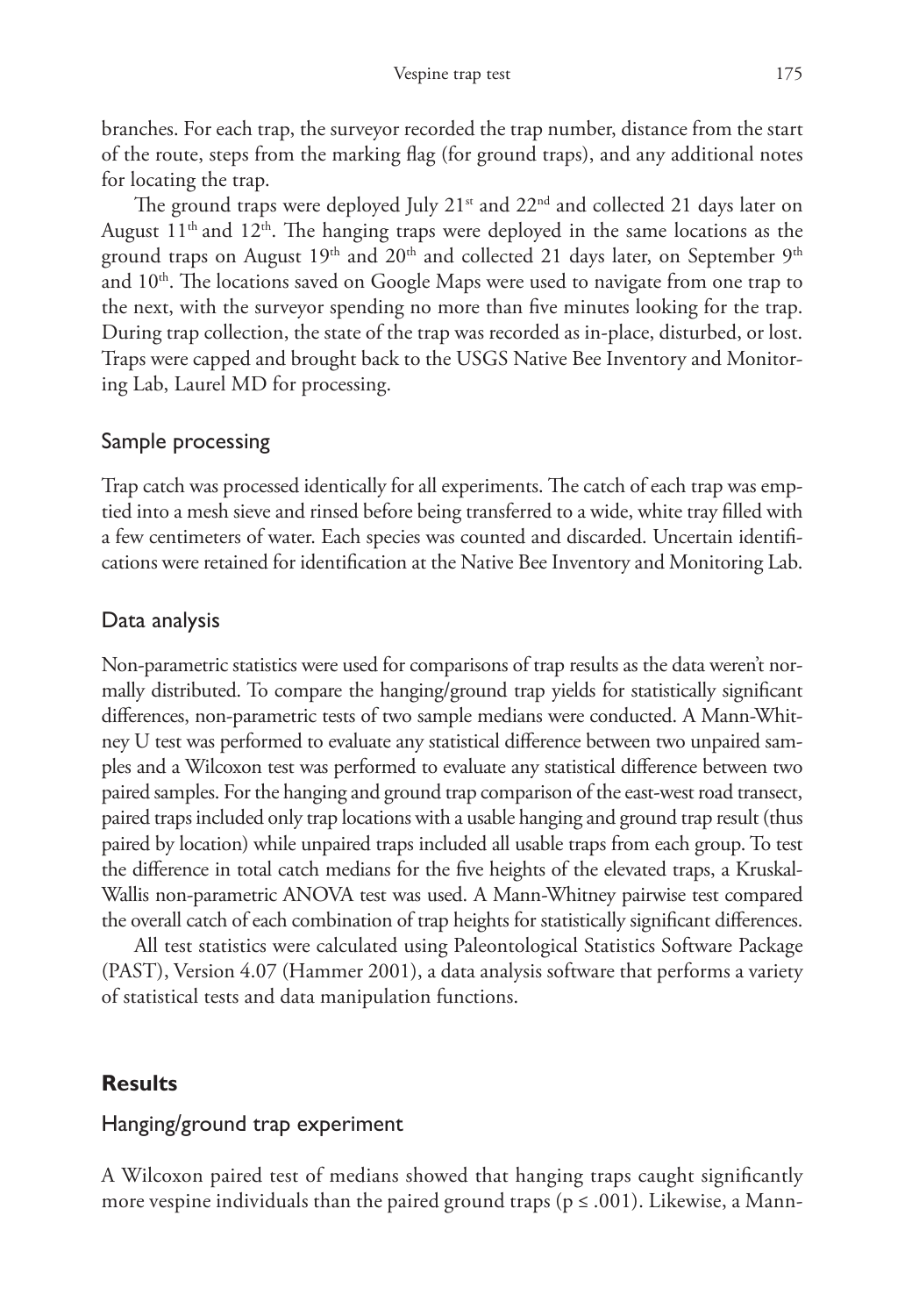

**Figure 2.** Average yield of hanging/ground trap experiment. Results are separated into paired and unpaired tests and average yield is categorized by species.

| <b>Statistics</b>        | Ground   | Hanging  |  |  |
|--------------------------|----------|----------|--|--|
| Number of traps set      | 79       | 77       |  |  |
| Count of traps collected | 59       | 72       |  |  |
| Traps lost $(\% )$       | 25       |          |  |  |
| Minimum catch            | $\Omega$ | $\theta$ |  |  |
| Maximum catch            | 45       | 61       |  |  |
| Total catch              | 145      | 942      |  |  |
| Mean catch per trap      | 2.5      | 13.1     |  |  |
| Std. error               | 0.9      | 1.9      |  |  |
| Median catch per trap    |          | 6        |  |  |

Table 1. Summary statistics of hanging and ground traps on the east-west road transect.

Whitney U test showed the same result for the unpaired trap results ( $p \le 0.001$ ). Summing across both paired and unpaired test results, hanging traps caught 98.8% of all individuals, while ground traps caught 1.2% (Fig. 2). There was a large amount of variability in overall yield amongst the hanging traps, with captures ranging from 0 to 162 individuals per trap. Four different species were found in the hanging/ground trap experiment. For more summary statistics, see Suppl. material 1: Table S1.

### Elevated trap experiment

The ground level (0 m) traps had the lowest average catch, followed by the 6 m trap, while the three highest traps averaged within two individuals of each other (Fig. 3). A Kruskal-Wallis non-parametric ANOVA test showed a statistically significant difference between the total catch sample medians ( $p = .001$ ). A Mann-Whitney pairwise test showed the total catch at the ground level was significantly lower than all other heights. There was no significant difference in total catch between the other heights.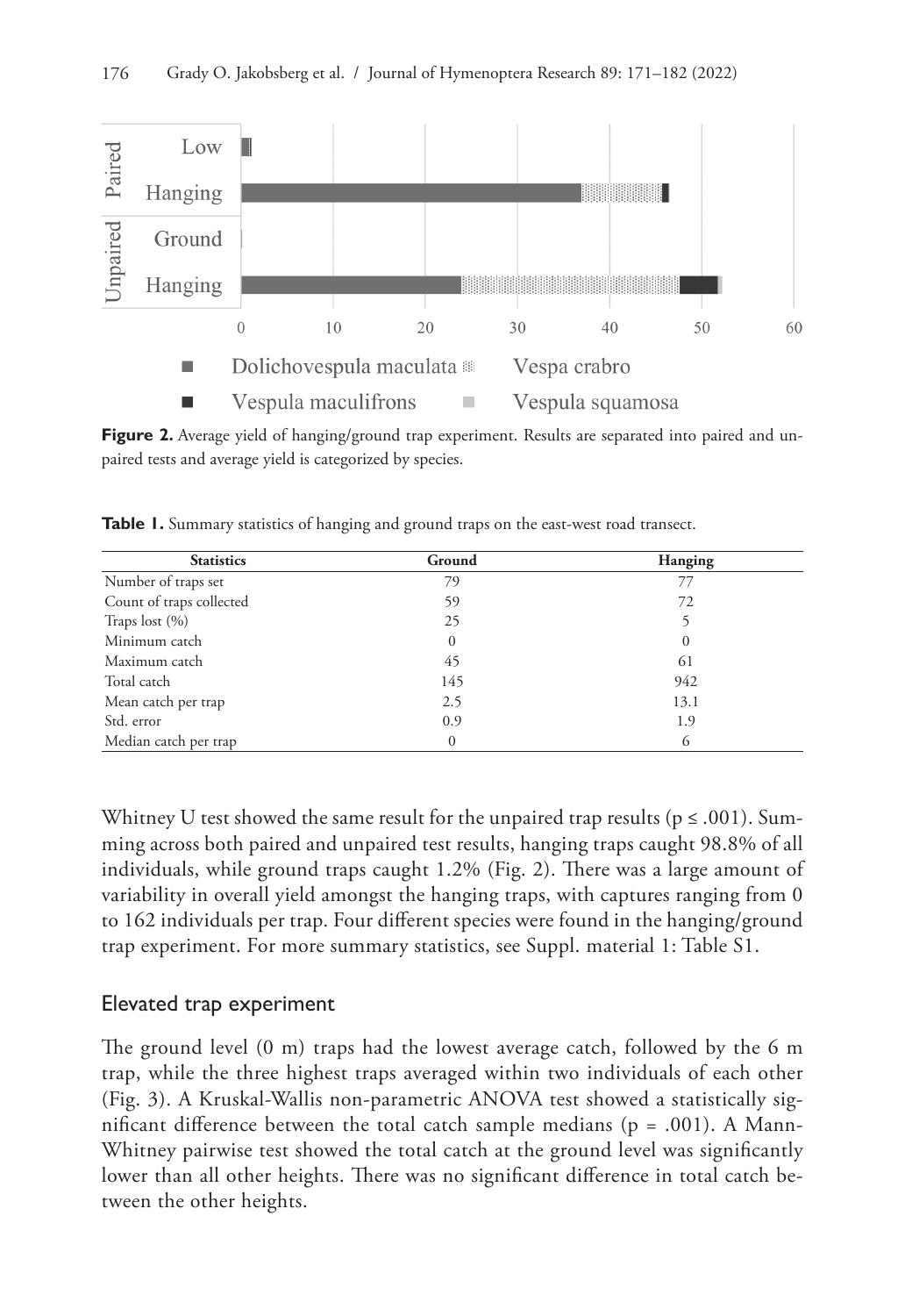

**Figure 3.** Average catch at each height of the hanging line traps. Includes the average number of individuals from each of the four species detected.

#### 395 km east-west road transect

The east-west road transect intersected five EPA Level III ecoregions (Comeleo 2010), traversing from a high of 800 meters down to just above sea level, and sampled a varied landscape calculated predominantly as forested (41.1%), agricultural (29.3%), or developed (26.0%) using the 2019 National Land Cover Database.

Hanging traps had a significantly higher overall yield than ground traps for a paired test ( $p \le .001$ ) and an unpaired test ( $p \le .001$ ). Five percent of the hanging traps were lost (4 of 77) compared to 25 percent of the ground traps (20 of 79) (Table 1). Hanging traps had an average overall catch that was approximately five times larger than ground traps, containing seven different species compared to the five caught by ground traps (Table 2). The seven species detected include *Vespula maculifrons* (du Buysson), *Vespa crabro* (Linnaeus), *Dolichovespula maculata* (Linnaeus), *Vespula flavopilosa* (Jacobson), *Vespula germanica* (Fabricius), *Vespula squamosa* (Drury), and *Dolichovespula arenaria* (Fabricius). For more summary statistics and the original data of the east-west road transect including trap locations, landscape attributes, and catch results, see Suppl. material 1: Table S2, S3.

#### **Discussion**

The results of this study demonstrate that a  $1-1.5$  m hanging trap design, consisting of a re-used plastic bottle and a dark brown sugar bait mixture, is effective at trapping a diverse group of vespine wasps. Hanging traps performed, on average, nine times better than ground-based traps in overall catch across all experiments, and five times better in trap loss as shown by the east-west road transect, with an overall trap loss of only 5%. The elevated trap test demonstrated that ground-level placements perform significantly worse than all other heights, with traps 1.5 m and above performing similarly in their total catch.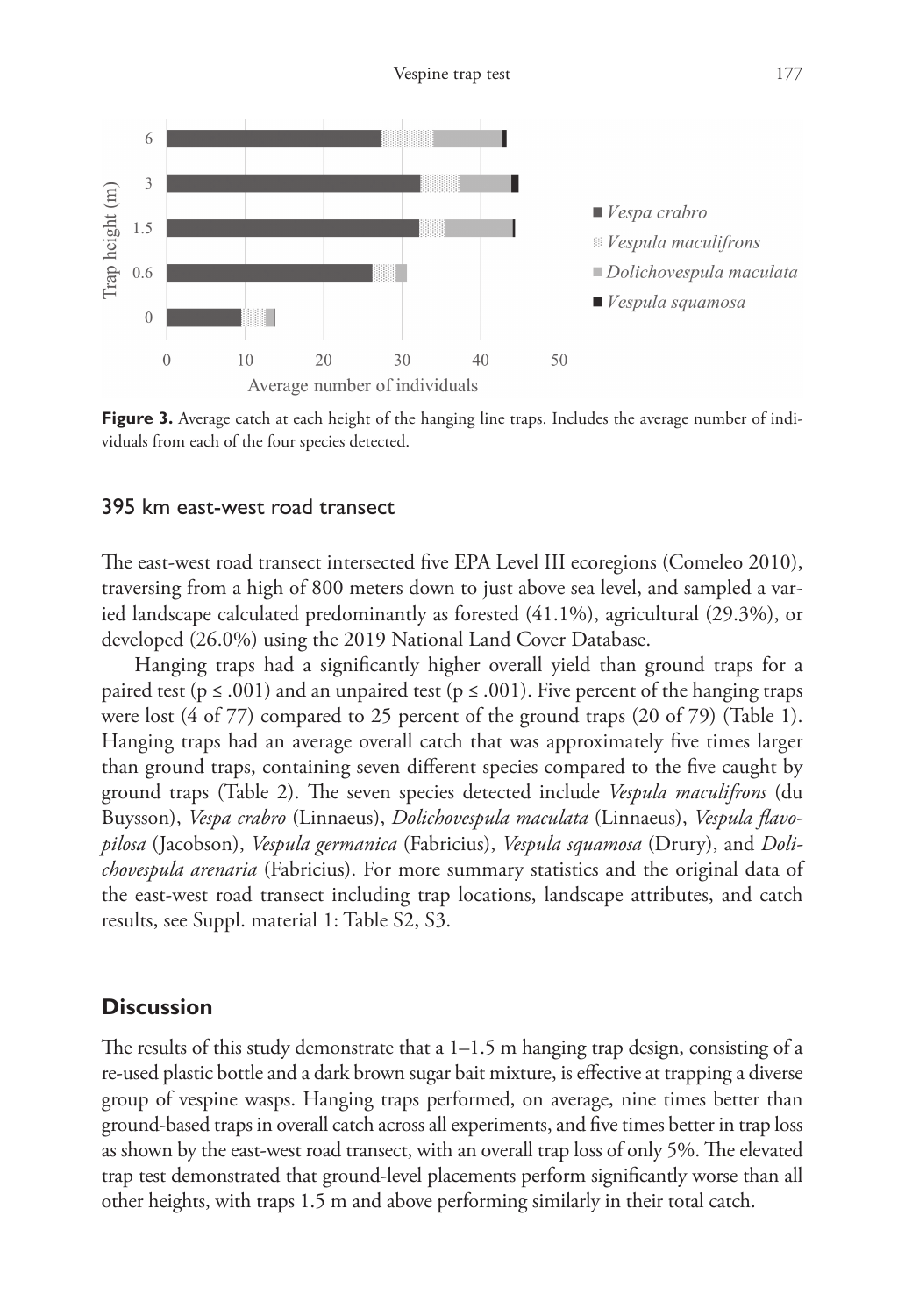| <b>Species</b>          | Ground     |          |                                                | Hanging    |     |                    |
|-------------------------|------------|----------|------------------------------------------------|------------|-----|--------------------|
|                         |            |          | Mean per trap Max Occurrence (%) Mean per trap |            | Max | Occurrence $(\% )$ |
| Vespula maculifrons     | 0.83(0.29) | 12       | 22.0                                           | 4.96(1.09) | 56  | 70.8               |
| Vespa crabro            | 1.14(0.63) | 32       | 8.5                                            | 4.36(0.93) | 35  | 51.4               |
| Dolichovespula maculata | 0.15(0.09) |          | 8.5                                            | 1.31(0.29) | 17  | 47.2               |
| Vespula flavipolosa     | 0.07(0.05) | 3        | 3.4                                            | 1.06(0.42) | 26  | 23.6               |
| Vespula germanica       | $\Omega$   | $\Omega$ | $\Omega$                                       | 0.74(0.33) | 18  | 13.9               |
| Vespula squamosa        | 0          | $\Omega$ | $\Omega$                                       | 0.64(0.20) | 11  | 25.0               |
| Dolichovespula arenaria | 0.27(0.14) | $^{(1)}$ | 10.2                                           | 0.03(0.02) |     | 2.8                |

**Table 2.** Summary statistics of species found on the east-west road transect. This includes the mean number of individuals per trap (standard error in brackets), maximum in one trap, and percent occurrence, which is the percent of traps with at least one individual from that species. The median catch for all species is zero except for the *V. crabro* and *V. maculifrons* in the hanging traps, which had median values of 1 and 2 respectively.

The road transect captured seven of the ten vespine species recorded in the Maryland Biodiversity Project, a non-profit citizen science project that has cataloged over 11,000 insect species in Maryland (Maryland Biodiversity Project 2021). The vespine species captured includes all but one of the species listed with more than one confirmed sighting.

The biggest asset of this trap design and deployment technique is its accessibility and cost. Assuming bottles are freely collected from a recycling facility or receptacle, as these were, the only material expenses are for the dark brown sugar and string. For those materials, we estimate the per trap cost to be approximately \$0.15. The only major expenses are gas and time. Approximately six traps spaced five km apart can be deployed or collected in an hour.

This trap design and a road transect deployment could be used to detect *V. mandarinia* and other exotic vespine species or as an inexpensive assessment of the component of regional vespine species that are attracted to fermenting sugar bait. This study demonstrated how many traps can be deployed inexpensively over a large geographic range. A small group of technicians could survey a large area using these traps and a methodology similar to the Breeding Bird Survey (Dunn et al. 2000). One example of this would be to divide the survey area into a grid of equal cell size or with cells oriented around physiographic strata. A point randomly generated within each cell and traced to the nearest road could be used as a starting point for a 25 km transect, with traps hung on the side of the road every kilometer. Two of these transects could be deployed or collected per day, meaning one technician could complete approximately 48 of these transects (1200 traps) in three months, given pick-up after three weeks and one day per week for sample transfer and storage into a freezer for later identification.

Additionally, the trap design would be ideal for a citizen science-based protocol for more large-scale surveys. Citizen science is growing in popularity as a method for surveying plants and wildlife, including exotic species. Pusceddu et al. (2019) used a verified citizen science program to monitor the spread of an invasive vespid species (*Vespa crabro*) on the island of Sardinia (Italy). The program reported high data accuracy and civil engagement.

Citizen science-based reporting could be a valuable tool for detecting and exterminating any *Vespa mandarinia* that find their way to North America. The US Department of Agriculture (USDA) called on scientists of the Pacific Northwest to assist with the detection of *V. mandarinia* after they first arrived in 2019 (Tripodi and Hardin 2020). The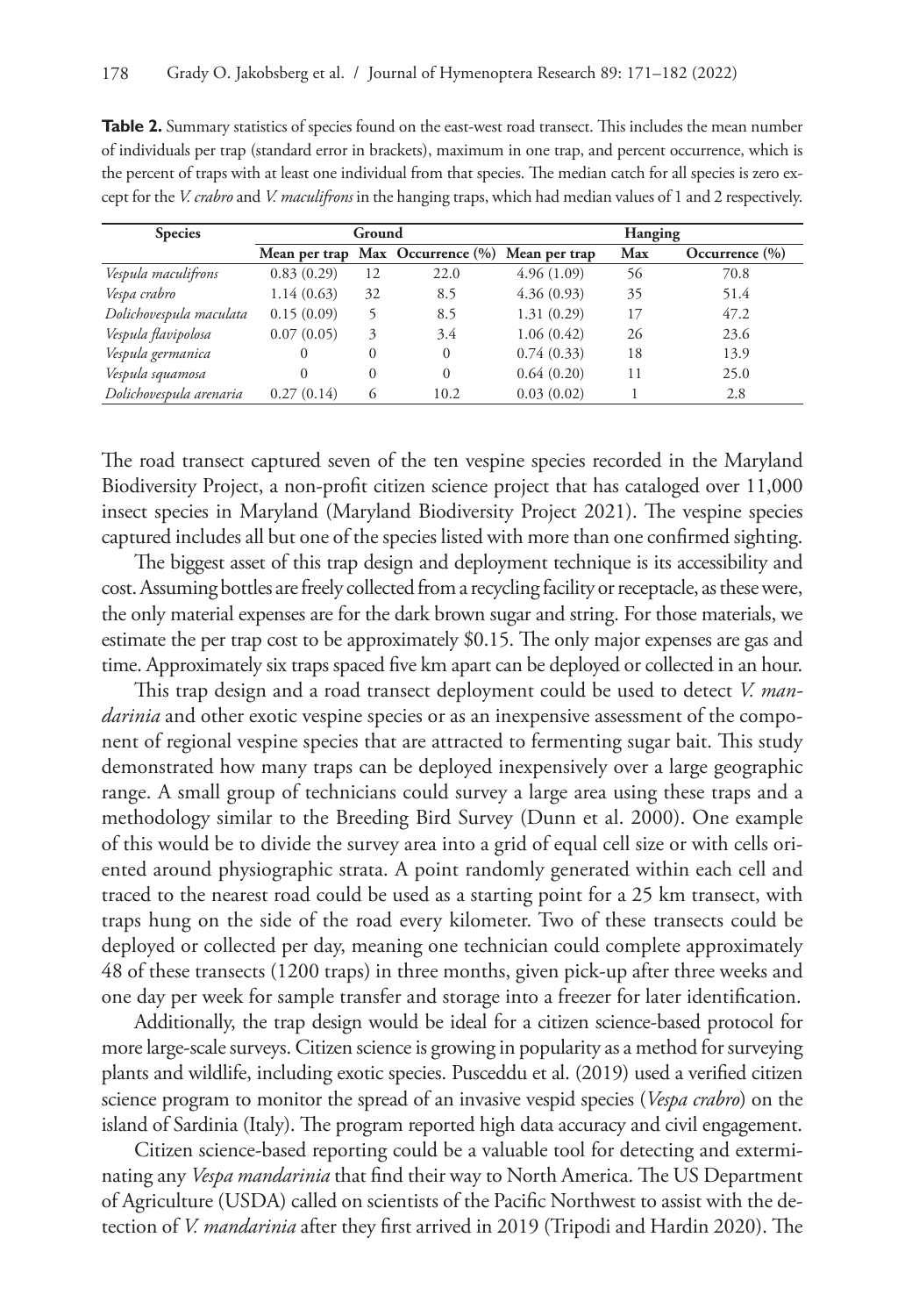Washington Department of Agriculture has launched a 2021 Asian Giant Hornet Public Dashboard to continue these efforts using citizen scientist reporting (WSDA 2021).

The hanging trap and sugar-based bait tested in this study have shown to be effective at catching vespine wasps in high densities, and they would likely be effective as a passive, lethal trap for *V. mandarinia*. We recommend that this method of trapping be explored further as a widespread, citizen scientist approach for the detection of *V. mandarinia*. Unlike similar citizen science methodology, our trap design doesn't require that land managers ship trap materials to participants (PDA 2020).

While inexpensive and accessible, these traps may not equally attract all vespine species (Dvorak 2007) and there could be high variance throughout the summer due to changes in dietary preferences (Stankus 2020; Tripodi and Hardin 2020). Similar traps have reportedly been used by Japanese farmers to capture and kill dispersing *V. mandarinia* queens in the spring and late fall (Tripodi and Hardin 2020), however future study is required to confirm the effectiveness of this trap design for *V. mandarinia*, and specifically for *V. mandarinia* queens if the design is to be used as a lethal capture to prevent species dispersal from year to year. Additionally, in any future study, we recommend that species and numbers of by-catch be recorded to assess the impact on non-target species.

### **Acknowledgements**

The authors thank Sam Droege and the personnel of the USGS Native Bee Inventory and Monitoring Lab for instruction in entomology and valuable advice and feedback on this research. For employment and the opportunity to conduct this research, the authors thank the USGS Cooperative Summer Field Training Program and the USGS. Reviews by Jessica Reid, Hunter Martin, and Carol Barrera-Lopez (all USGS) are gratefully acknowledged. Gabrielle Jakobsberg and Charles Lott are thanked for their assistance in constructing Suppl. material.

### **References**

- Alaniz A, Carvajal M, Vergara P (2020) Giants are coming? Predicting the potential spread and impacts of the giant Asian hornet (*Vespa mandarinia*, Hymenoptera: Vespidae) in the USA. Pest Management Science 77: 104–112. <https://doi.org/10.1002/ps.6063>
- Animal and Plant Health Inspection Service (2021) USDA: Asian Giant Hornet. [https://www.](https://www.aphis.usda.gov/aphis/ourfocus/planthealth/plant-pest-and-disease-programs/honey-bees/agh/asian-giant-hornet) [aphis.usda.gov/aphis/ourfocus/planthealth/plant-pest-and-disease-programs/honey-bees/](https://www.aphis.usda.gov/aphis/ourfocus/planthealth/plant-pest-and-disease-programs/honey-bees/agh/asian-giant-hornet) [agh/asian-giant-hornet](https://www.aphis.usda.gov/aphis/ourfocus/planthealth/plant-pest-and-disease-programs/honey-bees/agh/asian-giant-hornet)
- Comeleo R (2010) Level III Ecoregions of North America [vector digital data] Corvallis, OR: U.S. EPA Office of Research & Development – National Health and Environmental Effects Research Laboratory.<https://www.epa.gov/eco-research/ecoregions-north-america>
- Dewitz J (2021) National Land Cover Database (NLCD) 2019 Land Cover Conterminous United States [remote sensing image] Sioux Falls, SD: U.S. Geological Survey. <https://www.mrlc.gov/data/>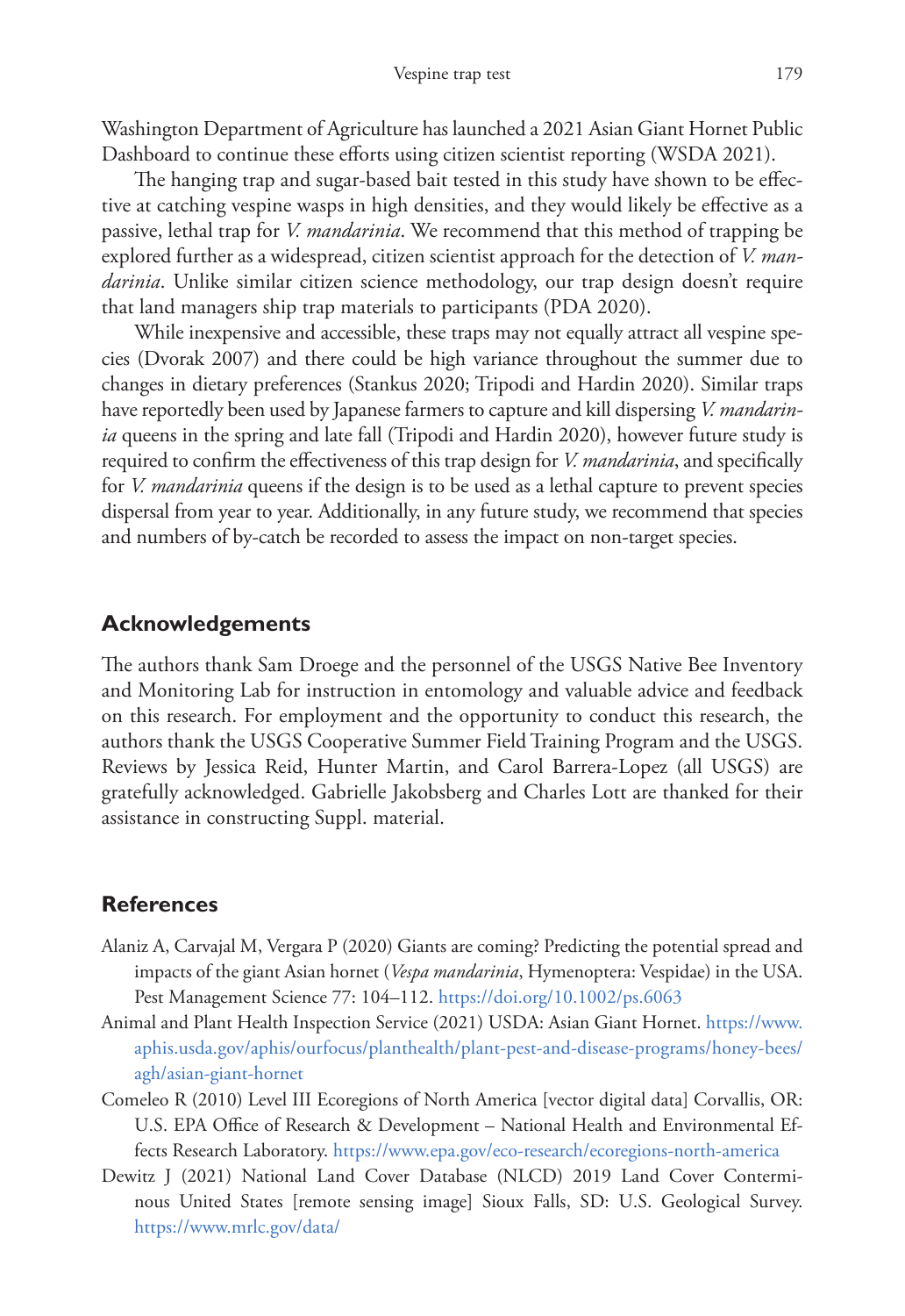- Demichelis S, Manino A, Minuto G, Mariotti M, Porporato M (2014) Social wasp trapping in north west Italy: comparison of different bait-traps and first detection of *Vespa velutina*. Bulletin of Insectology 67(2): 307–317. <https://core.ac.uk/download/pdf/301963638.pdf>
- Dunn E, Johnson D, Jones S, Petit D, Pollock K, Smith C, Trapp J, Welling E (2000) A Programmatic Review of the North American Breeding Bird Survey: Report of a Peer Review Panel to USGS Patuxent.<https://www.pwrc.usgs.gov/bbs/bbsreview/bbsfinal.pdf>
- Dvorak L (2007) Social wasps (Hymenoptera: Vespidae) trapped with beer in European forest ecosystems. Acta Musei Moraviae, Scientiae biologicae 92: 181–204. [https://citeseerx.ist.](https://citeseerx.ist.psu.edu/viewdoc/download?doi=10.1.1.582.6189&rep=rep1&type=pdf) [psu.edu/viewdoc/download?doi=10.1.1.582.6189&rep=rep1&type=pdf](https://citeseerx.ist.psu.edu/viewdoc/download?doi=10.1.1.582.6189&rep=rep1&type=pdf)
- Dvorak L, Landolt P (2006) Social wasps trapped in the Czech Republic with syrup and fermented fruit and comparison with similar studies (Hymenoptera Vespidae). Bulletin of Insectology 59(2): 115–120. <http://www.bulletinofinsectology.org/pdfarticles/vol59-2006-115-120dvorak.pdf>
- Hammer O, Harper DAT, Ryan PD (2001) PAST: Paleontological Statistics Software Package for Education and Data Analysis. Palaeontologia Electronica 4(1): е9.
- Hulme PE (2009) Trade, transport and trouble: managing invasive species pathways in an era of globalization. Journal of Applied Ecology 46(1): 10–18. [https://doi.org/10.1111/j.1365-](https://doi.org/10.1111/j.1365-2664.2008.01600.x) [2664.2008.01600.x](https://doi.org/10.1111/j.1365-2664.2008.01600.x)
- Maryland Biodiversity Project (2021) Maryland Biodiversity Project. [https://www.maryland](https://www.marylandbiodiversity.com/index.php)[biodiversity.com/index.php](https://www.marylandbiodiversity.com/index.php) [Accessed on 09.28.2021]
- Meurisse N, Rassati D, Hurley BP, Brockerhoff EG, Haack R (2019) Common pathways by which non-native forest insects move internationally and domestically. Journal of Pest Science 92: 13–27.<https://doi.org/10.1007/s10340-018-0990-0>
- PDA (2020) Annual Entomology Program Summary 2020. Pennsylvania Department of Agriculture (PDA). [https://www.agriculture.pa.gov/Plants\\_Land\\_Water/PlantIndustry/Ento](https://www.agriculture.pa.gov/Plants_Land_Water/PlantIndustry/Entomology/Pages/default.aspx)[mology/Pages/default.aspx](https://www.agriculture.pa.gov/Plants_Land_Water/PlantIndustry/Entomology/Pages/default.aspx)
- Pusceddu M, Floris I, Mannu R, Cocco A, Satta A (2019) Using verified citizen science as a tool for monitoring the European hornet (Vespa crabro) in the island of Sardinia (Italy). NeoBiota 50: 97–108. <https://doi.org/10.3897/neobiota.50.37587>
- Stankus T (2020) Reviews of Science for Science Librarians: "Murder Hornets:" Vespa Mandarinia Japonica. Science & Technology Libraries 39(3): 244–252. [https://doi.org/10.108](https://doi.org/10.1080/0194262X.2020.1796890) [0/0194262X.2020.1796890](https://doi.org/10.1080/0194262X.2020.1796890)
- Tripodi A, Hardin T (2020) New Pest Response Guidelines: *Vespa mandarinia*, Asian giant hornet. Animal and Plant Health Inspection Service (USDA): Plant Protection and Quarantine. [https://cms.agr.wa.gov/WSDAKentico/Documents/PP/PestProgram/Vespa\\_man](https://cms.agr.wa.gov/WSDAKentico/Documents/PP/PestProgram/Vespa_mandarinia_NPRG_10Feb2020-(002).pdf)[darinia\\_NPRG\\_10Feb2020-\(002\).pdf](https://cms.agr.wa.gov/WSDAKentico/Documents/PP/PestProgram/Vespa_mandarinia_NPRG_10Feb2020-(002).pdf)
- USDA Forest Service (2019) National Land Cover Database (NLCD) 2016 Tree Canopy Cover (CONUS) [raster digital data] Salt Lake City, UT: U.S. Geological Survey. [https://www.](https://www.mrlc.gov/data/) [mrlc.gov/data/](https://www.mrlc.gov/data/)
- WSDA (2021) Asian Giant Hornet Public Dashboard. Washington State Department of Agriculture (WSDA).<https://agr.wa.gov/departments/insects-pests-and-weeds/insects/hornets/data>
- Wegner G, Jordan K (2005) Comparison of Three Liquid Lures for Trapping Social Wasps (Hymenoptera: Vespidae). Journal of Economic Entomology 98(3): 664–666. [https://doi.](https://doi.org/10.1603/0022-0493-98.3.664) [org/10.1603/0022-0493-98.3.664](https://doi.org/10.1603/0022-0493-98.3.664)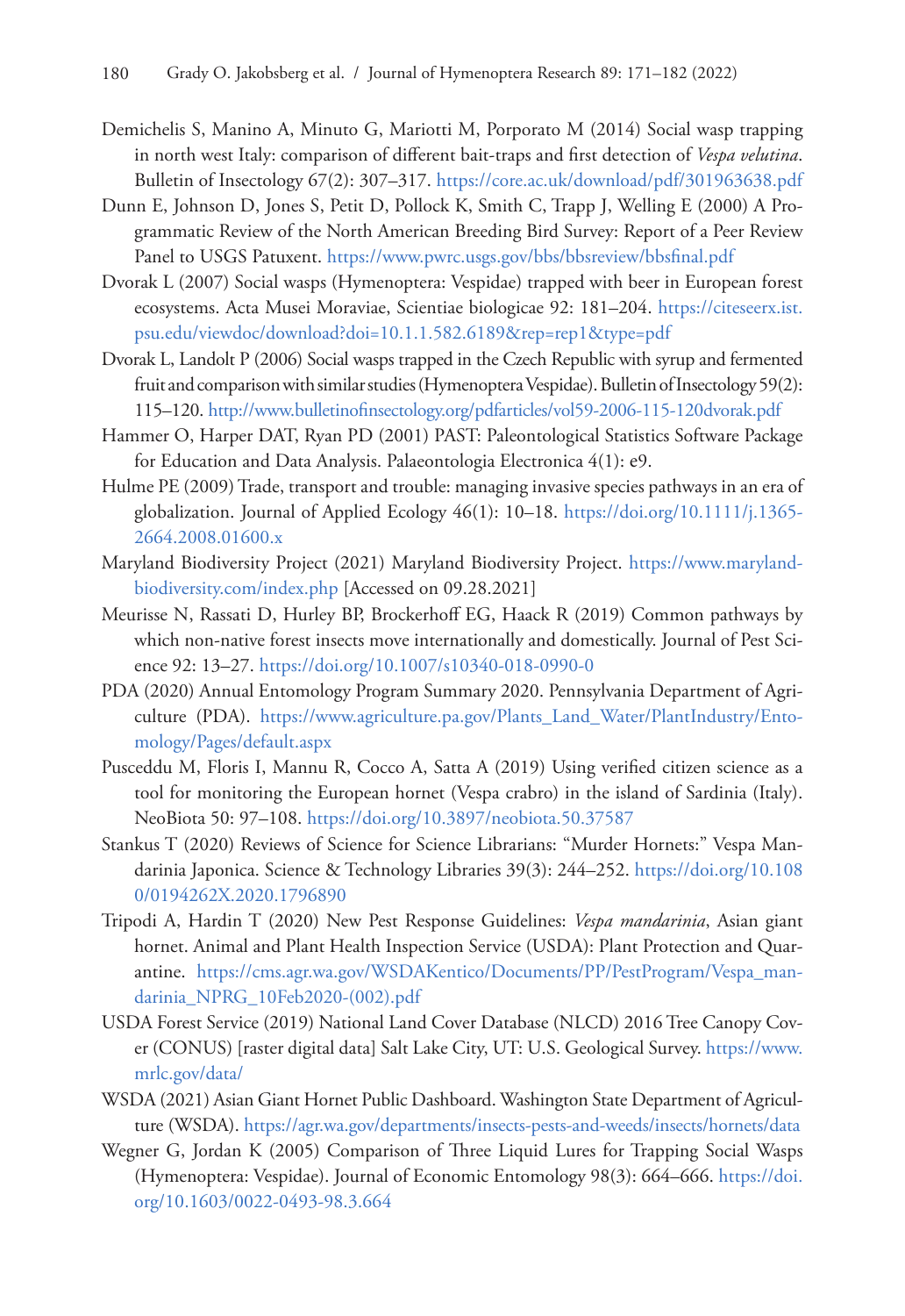# **Supplementary material 1**

### **Tables S1–S3**

Authors: Grady O. Jakobsberg, Jacqueline R. Sanchez

Data type: Тables and figures.

Explanation note: Table S1. Summary statistics of trap results for unpaired and paired hanging and ground traps, including the mean catches for the four species found. Table S2. Trap location statistics of east-west road transect. Landscape statistics are given as the percentage of each type within one kilometer of the trap location. Wetland/open water and grassland/shrubland classifications are not included due to low median percentage values of 0.20 and 0.40 respectively. Elevation data were obtained from the Gaia GPS trap location waypoints. Landscape statistics were derived in QGIS using the 2019 National Land Cover Data (Dewitz 2021), the 2016 Tree Canopy Cover (USDA Forest Service, 2019), and the EPA's Level III Ecoregions of North America (Comeleo 2010). Table S3. Trap locations, attributes, and catch statistics. Includes (from left to right): latitude coordinates, longitude coordinates, trap number, deployment date for ground traps, collection date for low traps, deployment date for high traps, collection date for high traps, usable low traps (1 means usable, 0 means unusable), usable high traps (1 means usable, 0 means unusable), elevation (in meters), level 3 ecoregion of the trap, the percentage of water/wetland within 1 km of the trap, percentage of developed land within 1 km of the trap, percentage of forested land within 1 km of the trap, percentage of grass or shrubland within 1 km of the trap, percentage of cropland or pasture within 1 km of the trap, percentage of tree canopy within 1 km of the trap, species counts for low traps (separated by species), total catch for low traps, species count for high traps, and total catch for high species. Elevation data were obtained from the Gaia GPS trap location waypoints. Landscape statistics were derived in QGIS using the 2019 National Land Cover Data (Dewitz 2021), the 2016 Tree Canopy Cover (USDA Forest Service, 2019), and the EPA's Level III Ecoregions of North America (Comeleo 2010).

- Copyright notice: This dataset is made available under the Open Database License [\(http://opendatacommons.org/licenses/odbl/1.0/](http://opendatacommons.org/licenses/odbl/1.0/)). The Open Database License (ODbL) is a license agreement intended to allow users to freely share, modify, and use this Dataset while maintaining this same freedom for others, provided that the original source and author(s) are credited.
- Link: <https://doi.org/10.3897/jhr.89.80284.suppl1>